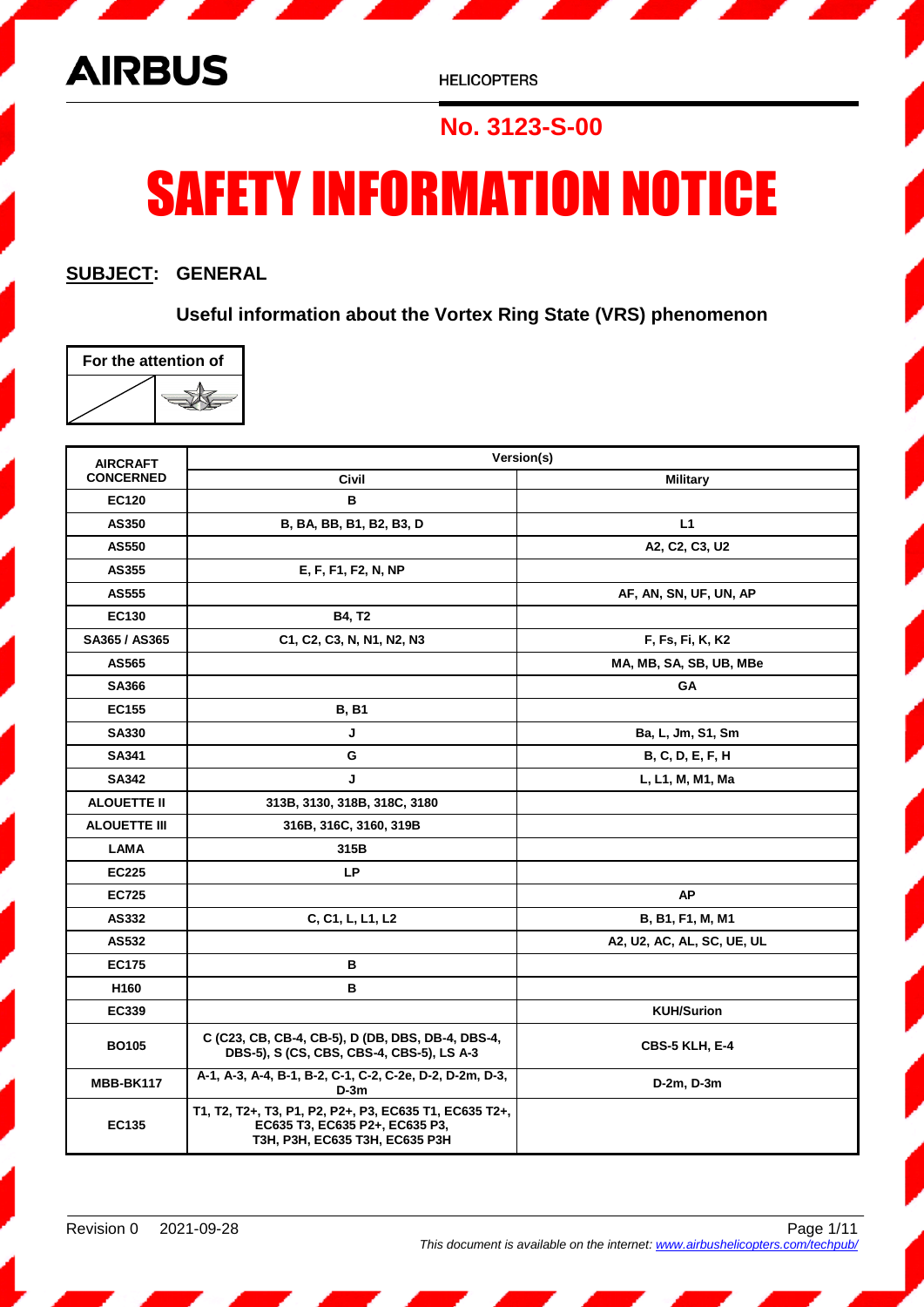**HELICOPTERS** 

## **No. 3123-S-00**

## **ABSTRACT**

- **The Vortex Ring State is a very dangerous phenomenon that occurs at low airspeeds. It can lead to loss of lift and control of the aircraft with potentially serious consequences when close to the ground.**
- **When in final approach with airspeed below 30 kts, DO NOT ALLOW RATE OF DESCENT GREATER THAN 500 fpm.**
- **When in a degraded visual environment or at night, DO NOT FORGET TO SCAN YOUR INSTRUMENTS (especially airspeed, RoD, power and pitch attitude).**
- **Avoid rapid decelerations below 30 kts, especially while in descent.**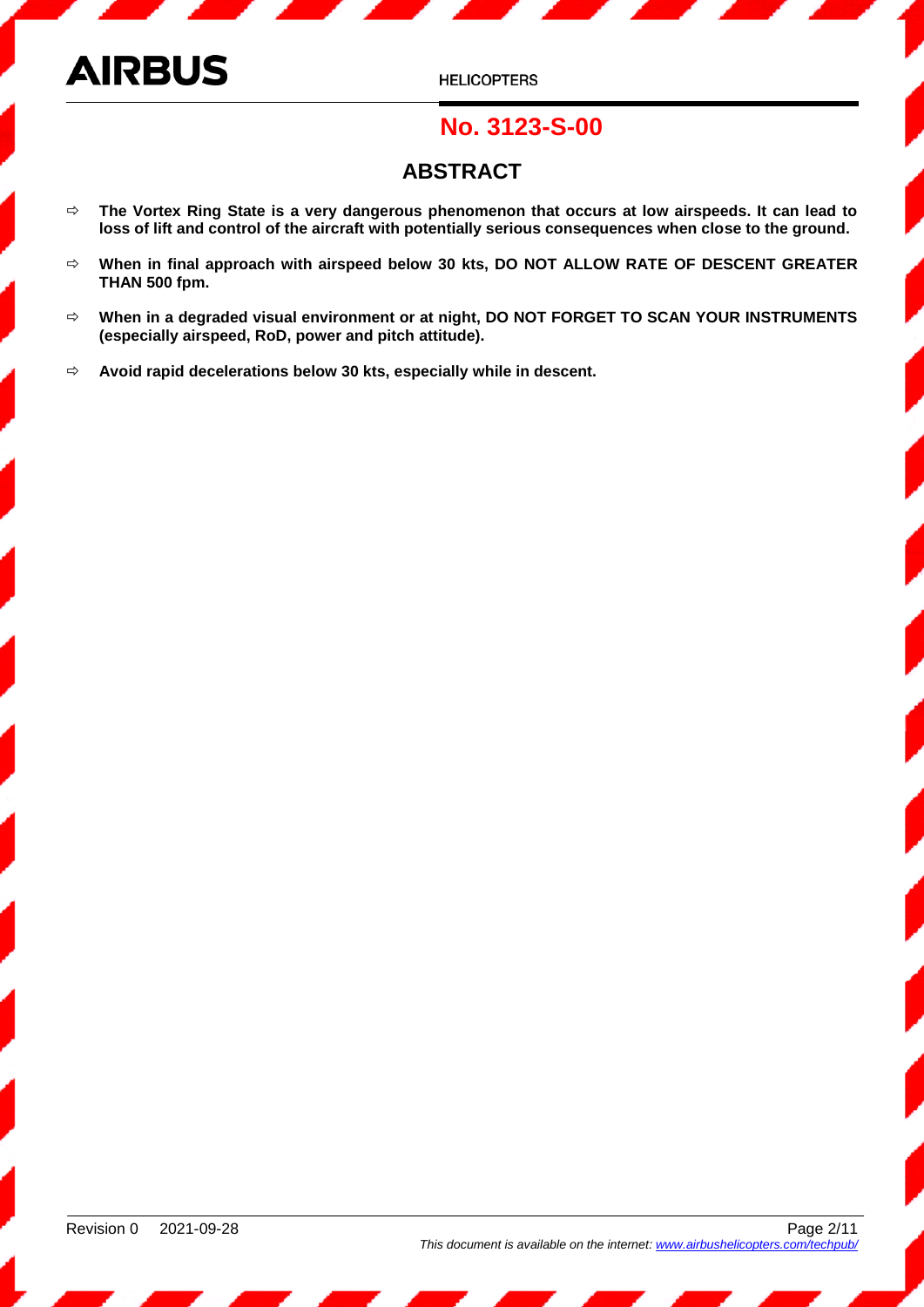**HELICOPTERS** 

## **No. 3123-S-00**

### **INTRODUCTION**

The Vortex Ring State (VRS) is a complex aerodynamic phenomenon on the main rotor, which occurs at low airspeeds, usually during the critical segments of final approach and landing. The VRS involves rapid and substantial loss of rotor lift and control power<sup>1</sup>. When VRS is not prevented (flight trajectory & power), nor detected (early signs), and in proximity to the ground it can have serious consequences.

The purpose of this document is to inform pilots and operators about means to prevent and avoid VRS, by providing simple explanations about its nature and factors that can bring the helicopter closer to this dangerous condition. If the aircraft does potentially enter into a VRS, some instructions are given in order to detect it quickly and how to attempt to successfully exit it.

### **SCOPE OF APPLICATION**

VRS is independent of the helicopter architecture (tandem rotors, contra-rotating rotors, etc.). In our opinion, OEI descent and landing are particular flight cases, and some of the instructions included here may not apply. Nevertheless, preventing and avoiding entry into VRS should not be neglected during these flight cases either.

The information provided in this document applies to all Airbus Helicopters models.

 $\overline{\phantom{a}}$  $1$  Tilting the rotor to the desired direction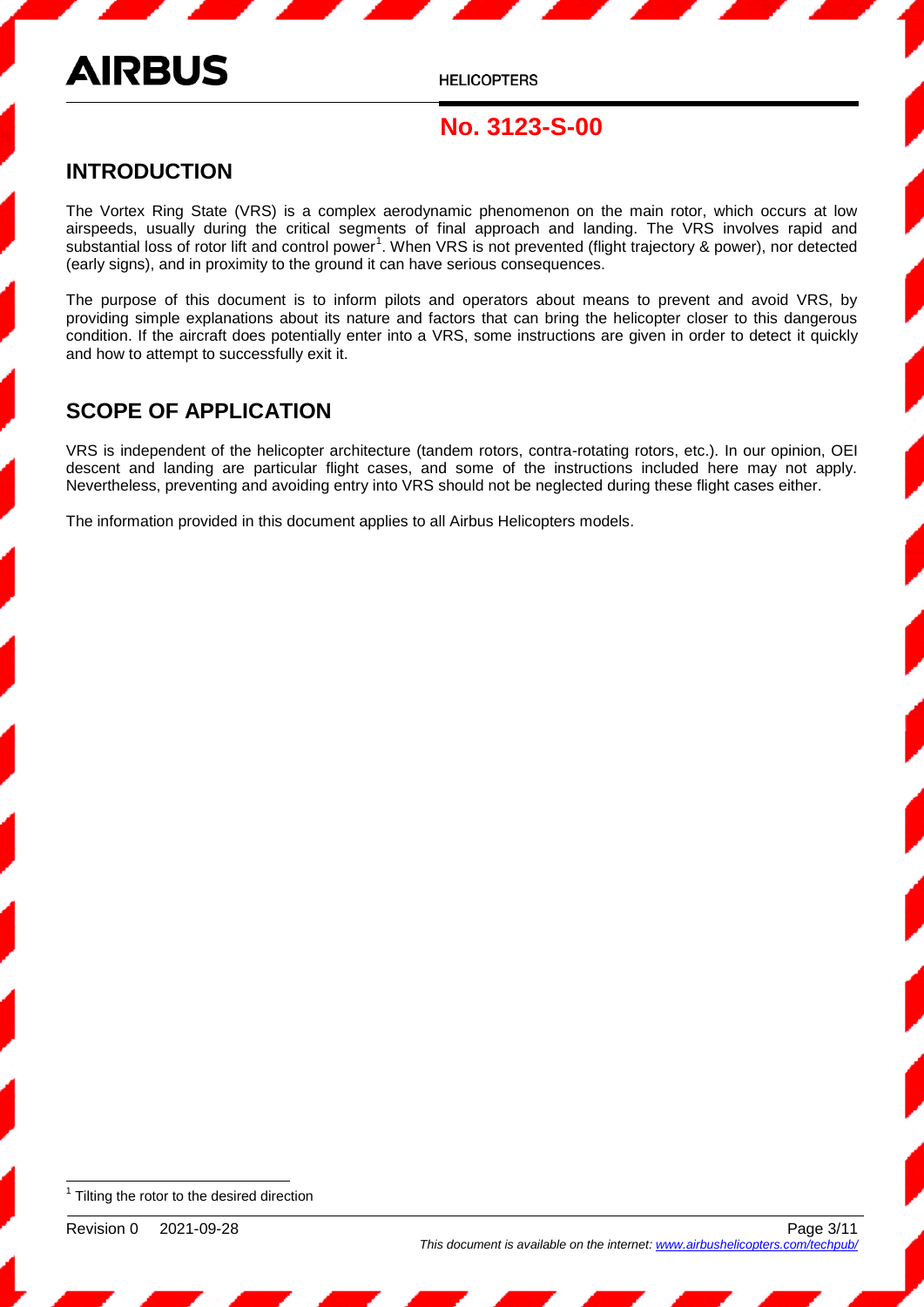**HELICOPTERS** 

## **No. 3123-S-00**

### **SIMPLE EXPLANATION OF THE VORTEX RING STATE**

#### **What is the VRS?**

The main rotor in hover (HOGE<sup>2</sup>) produces a strong downward airstream (downwash) as if it was a giant fan. On a standard day (ISA conditions<sup>3</sup>) the average velocity of this airstream depends on the rotor lift - roughly equal to the helicopter (H/C) weight - and the rotor diameter. For example, a fully loaded H/C at 2250 kg (=5000 lb), with a rotor diameter of 10.7 m (=35 ft), will produce an average downwash of 10 m/s (=2000 fpm). This means that the mass of air displaced by the rotor travels downwards, or effectively descends, at a rate of 2000 fpm. Larger helicopters usually produce a stronger downwash, but its average velocity is not proportional to the H/C weight, as is sometimes perceived. A heavy 11-ton offshore H/C will not produce a downwash that is approximately 5 times (11000÷2250) faster, but roughly one of 15 m/s (=3000 fpm), thus only a 50% faster airflow.



When the H/C is still in the air (HOGE) nothing opposes this airstream from moving continuously away from the rotor disc plane. However, when the H/C descends vertically with a RoD of (say) 500 fpm  $(=2.5 \text{ m/sec})$ , the opposing mass of still air does not allow the downwash to move downwards freely. When the RoD increases to a value of about half the H/C downwash velocity in hover, i.e. 1000 fpm, then the opposing mass of still air will effectively block the rotor downwash. Without any 'escape route' the downwash will 'bend', 'brake', and unavoidably return back to the rotor disc plane, creating a giant violent recirculation. Contrary to normal operation (HOGE or low RoD) this recirculated air is highly turbulent and heavily degrades the lift generated by the blades. Under these conditions, the blades will have difficulty following the inputs (collective/cyclic) from the pilot, and the rotor will become sluggish. Moreover, the giant recirculation of turbulent air will engulf most parts of the H/C fuselage and tail, pushing and pulling it in every direction chaotically. **This causes the overall symptoms of the Vortex Ring State** (not all symptoms may appear simultaneously)**:**

- **Loss of average lift and severe lift fluctuations (similar to flying in heavy turbulence). This is recognised as sudden lightness in the seat ( low g sensation)**
- **Reduction of control power (commanding the rotor tilt) and/or sluggish rotor response, wobbly rotor**
- **Erratic fuselage movements**
- **Change in rotor vibrations**

<sup>2</sup> Hover out of ground effect  $^3$  International Standard Atmosphere (1013 mbar and 15°C (59°F) at sea level)

Revision 0 2021-09-28 Page 4/11

l

*This document is available on the internet: www.airbushelicopters*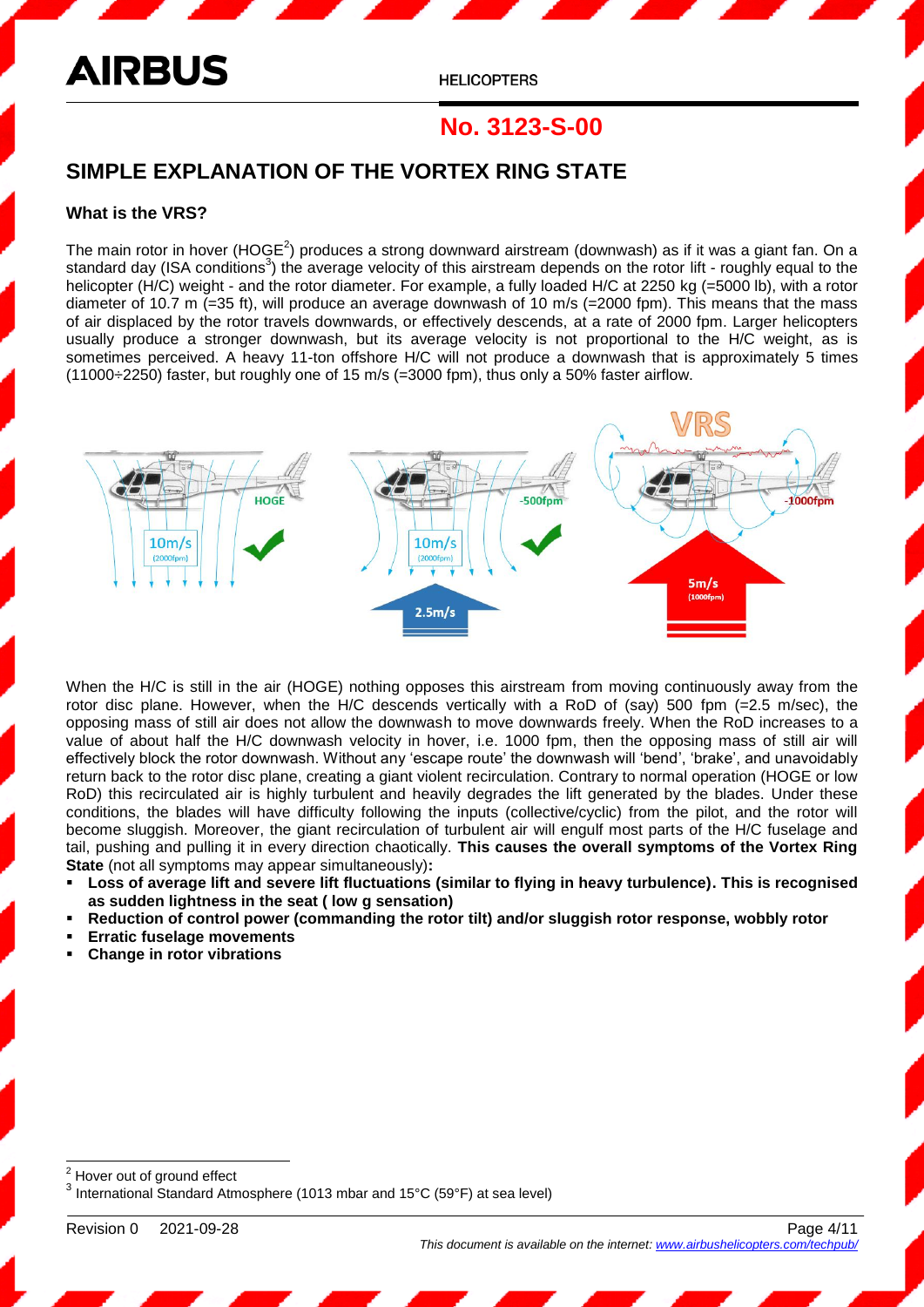**HELICOPTERS** 

## **No. 3123-S-00**

#### **Vertical VRS versus Low-speed VRS**

**The Vortex Ring State does not only occur in vertical descent. It can also happen at low speeds, roughly up to 20-25 kts**. While in low-speed descending flight (final seconds before landing) the horizontal component of the airspeed (say, 20 kts = 10 m/s) will be combined with the vertical rate of descent. The angle formed by the two speeds (forward and vertical) is the flight path angle, also called the approach slope in the final approach. For example, 20 kts combined with a 500 fpm RoD gives a flight path angle of 14°. Contrary to the 3° approach slope of big airliners, it is not unusual for a H/C to conduct approaches at much steeper angles of 10°, even 15°.



As we have seen with the hover example previously at -1000 fpm we are approaching or entering VRS. The onset of VRS (i.e. -1000 fpm) does not significantly change at low speeds, up to 20 kts. Above 25-30 kts there is almost no chance of VRS. **If we combine a RoD of 1000 fpm with 20 kts we obtain a 26°** approach slope, which is much higher than the usual 5°-10° slope of everyday H/C operations. However, two basic elements that separate low speeds from hover should be taken into account, with regards to VRS:

- 1. **In final approach, low speed is only a transient phase of a decelerating flight**, from 60-80 kts of steady descent towards the near zero of landing. The deceleration rate is not perfectly monitored by the pilot, and the wind direction and strength are not always known. Therefore flying at 30-40 kts (outside VRS) can be quickly transformed into flying at 10-20 kts **in a matter of seconds in terms of airspeed seen by the rotor**.
- 2. **When decelerating the H/C, the rotor maintains a positive tilt angle<sup>4</sup> of 5°, possibly 10°**. The rotor tilt angle is not to be confused with the H/C pitch attitude. Sometimes, inadvertently, the rotor tilt angle can raise above 15°. A reasonable approximation regarding deceleration is that the rotor must tilt upwards (pitch-up) by 3° for every knot-per-sec of deceleration. For instance, if we decelerate smoothly from 40 to 20 kts in 10 sec, then the deceleration rate is 2 kts/sec, and the rotor tilt is  $+6^{\circ}$ . Now, in the previous example of 20 kts and 500 fpm (=approach slope of 14°), **if we add the 6° of rotor tilt coming from deceleration, we obtain a total angle between rotor disc and approach slope of 20°. It is as if the rotor was effectively**  *seeing* **a RoD of 750 fpm, which is much closer to the 1000 fpm VRS threshold in our example.** (See graph below)

4 The tilt angle is the angle between the rotor disc plane and the horizon. The rotor tilt angle and the H/C pitch attitude can be different by a few degrees due to mast inclination and blade flapping.

l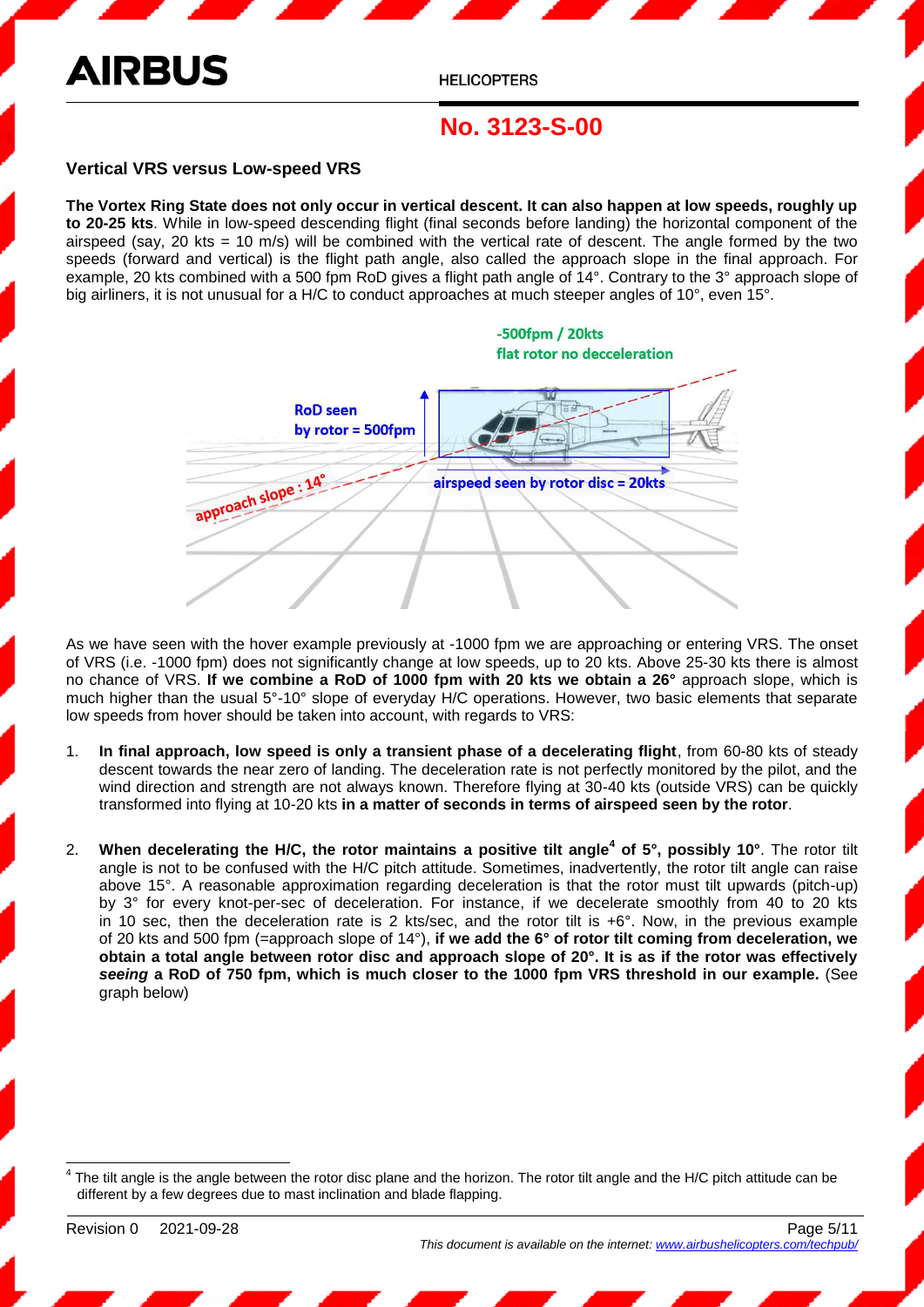

## **No. 3123-S-00**

-500fpm / 20kts AND 2kts/sec decceleration

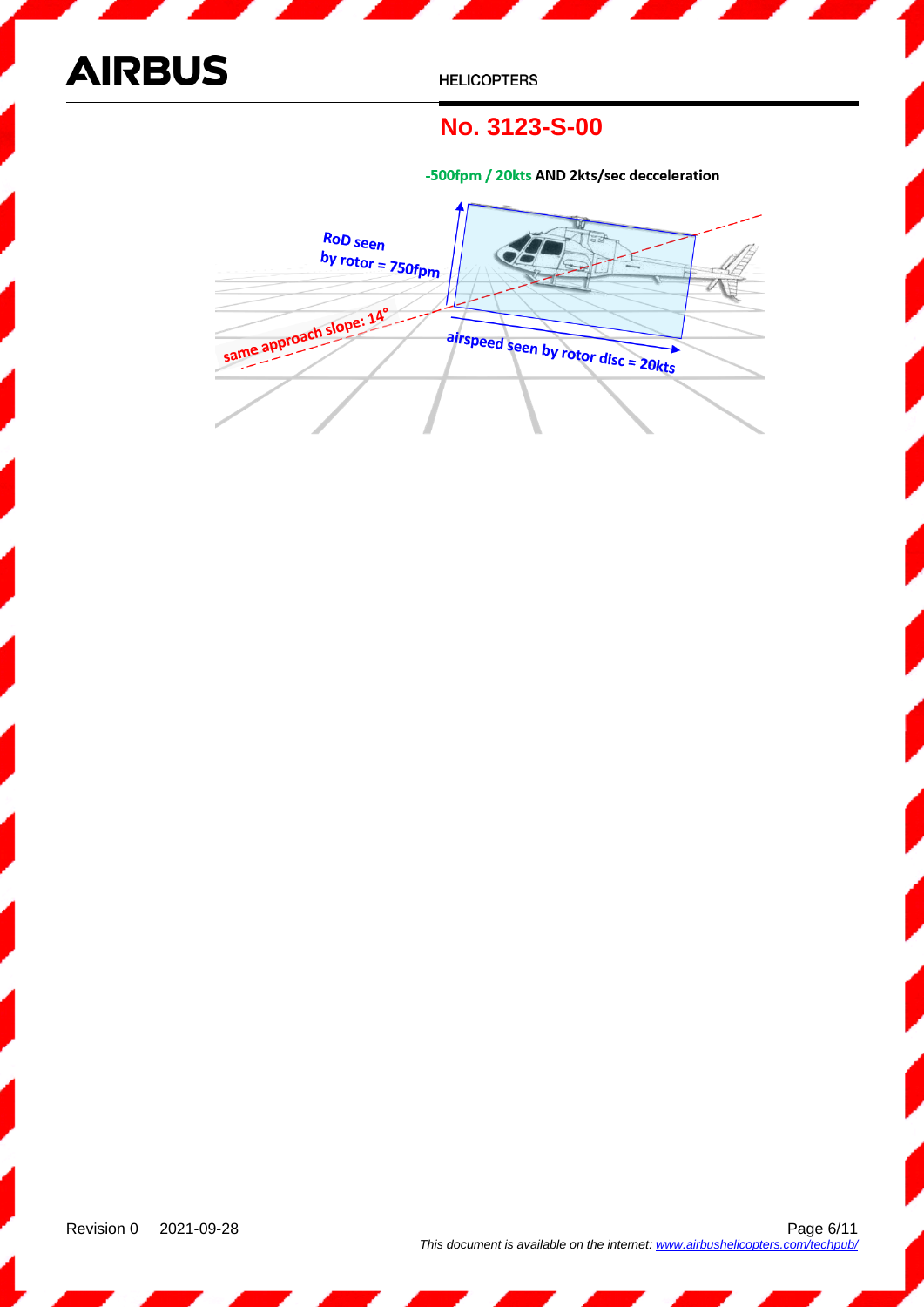**HELICOPTERS** 

## **No. 3123-S-00**

#### **Example of VRS mapping**

Many studies have been carried out in the past in order to determine the boundaries of the VRS domain, using both experimental (flight, wind tunnel) and numerical means (simulations). The VRS mappings that can be found in the literature are numerous and differing. **Nevertheless, they all give a very similar message when it comes to the RoD where the H/C can meet VRS conditions at very low speeds (<25-30 kts): the RoD of VRS is about half of the downwash velocity the H/C would have in HOGE**. As a reminder, in our example, the 2250 kg light H/C with 10 m/sec of average downwash velocity in hover (10 m/sec = 2000 fpm) will meet VRS conditions at about 1000 fpm. This should not mean that one can descend safely at (say) 900 fpm just because the limit is 1000 fpm. For various reasons (see next section about aggravating factors) and most importantly **in order to conserve safety margins as a general rule, one should never conduct a final approach below 25-30 kts with a RoD greater than 500 fpm**.

In the VRS mapping graph below, an example (typical of a light helicopter) of the VRS range (red) with associated margins (amber) is plotted as a function of airspeed and rate of descent (RoD). An indicative threshold of the loss of reliable anemometry (IAS) is also given. Based on airspeed and RoD we can also add several approach slopes in order to compare with VRS boundaries. It is observed that for a 5°-10° approach slope the H/C stays away from the VRS range. However (see example in the previous section) the pitch-attitude due to deceleration must be monitored.



NOTE: A steep approach at low airspeed is possible but requires a very specific attention to vertical speed.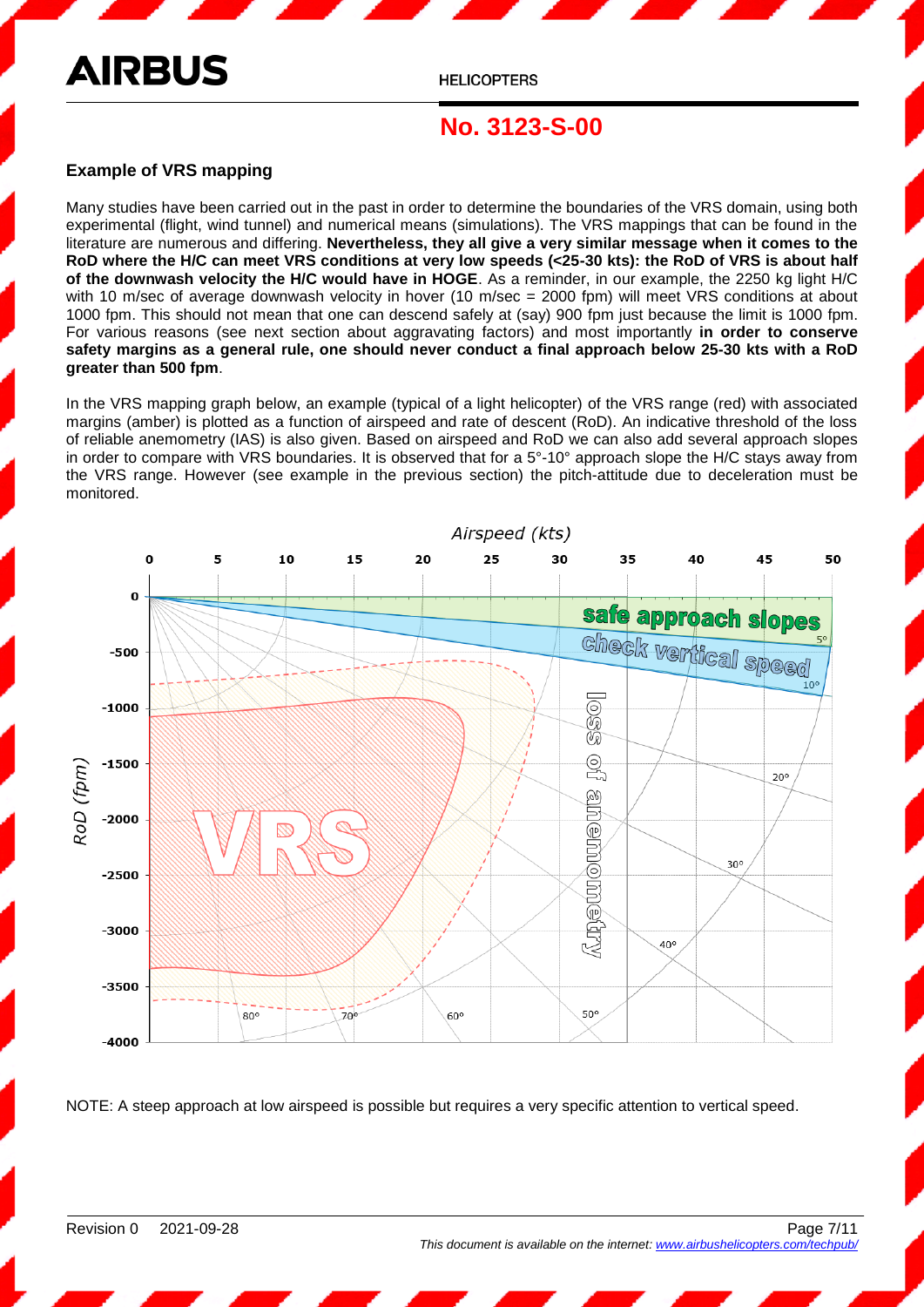## **AIRBUS**

## **No. 3123-S-00**

## **AGGRAVATING FACTORS**

In this section, we present some conditions or situations where the H/C and the crew can be found even closer to the VRS boundaries, whether intentionally or unintentionally. Thus, besides the general knowledge of VRS provided previously, special attention must be also given to the following information.

#### **1. Flying light**

When a H/C flies relatively light the average speed of the downwash is reduced by up to 20%. This means that in our example (2250 kg H/C with 10 m/sec downwash in HOGE) the downwash will be about 8 m/sec or 1600 fpm. As the VRS range is roughly determined as one-half of this downwash speed, **the VRS boundary in this case is not 1000 fpm of the RoD but 800 fpm**. Of course, the required margins must be adjusted accordingly. On the other hand, flying light generally means a greater power margin available to cancel out an excessive RoD.

#### **2. Flying with a tail wind close to the ground**

This paragraph is applicable to all evolutions close to the ground, including landing when no head wind option is possible (tail wind landing not recommended).

When flying close to the ground the pilot uses the ground speed to pilot the trajectory (instead of airspeed when higher). In doing so, when turning tail wind, the pilot reduces the airspeed to maintain (or even decrease) ground speed. As a consequence the necessary power for level flight is increased. If the pilot is surprised, a significant RoD appears. This RoD is even more important in the event of a tail wind approach due to the necessity to maintain the approach slope.

When the H/C descends at 40 kts (ground speed) with a tail wind of (say) 20 kts at that moment, then the airspeed becomes 20 kts and we are approaching the VRS danger zone, depending of course on the RoD. In mountainous terrain especially, where the speed direction and strength may vary significantly, additional attention has to be given to the final approach.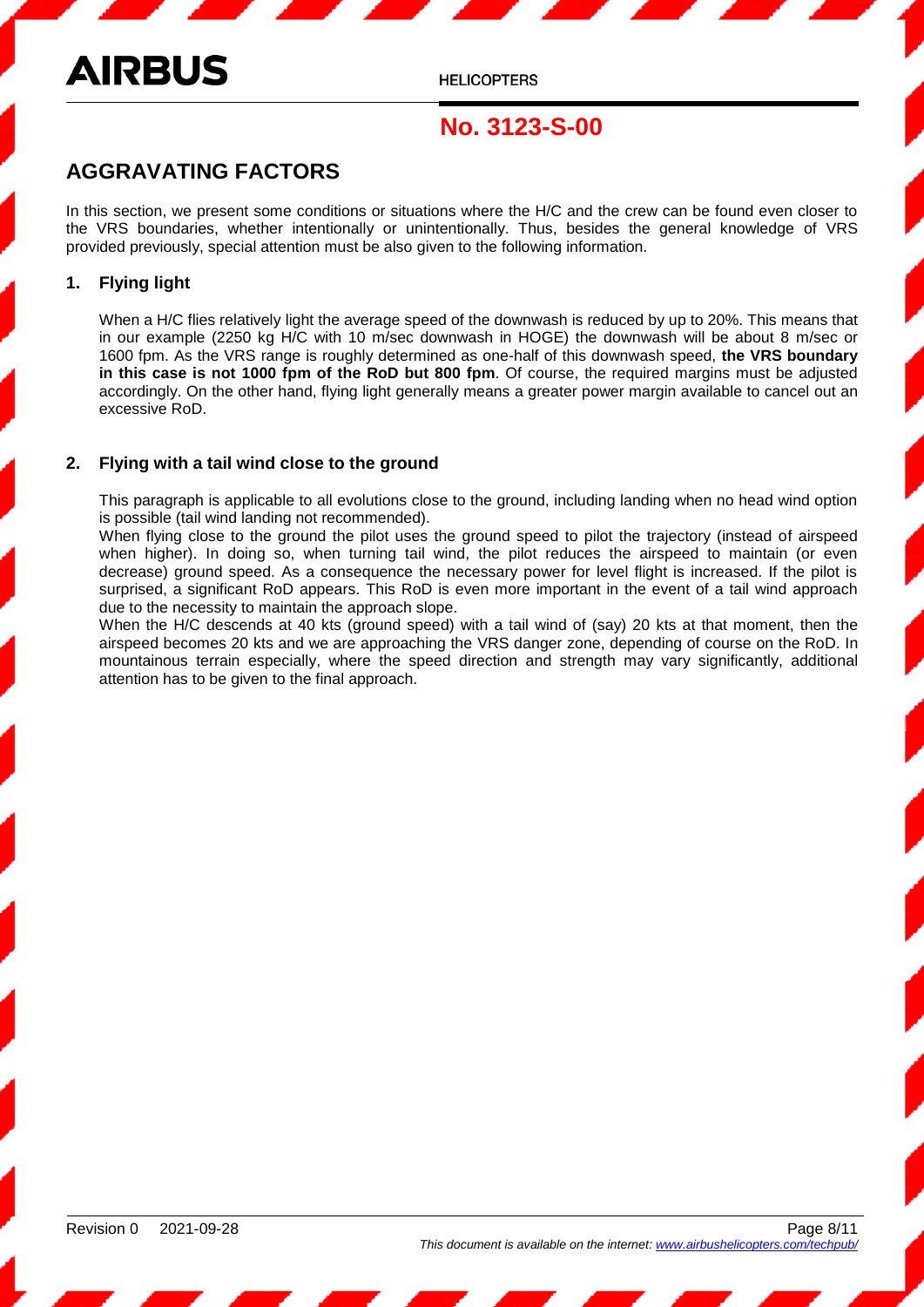

## **No. 3123-S-00**

Another not-uncommon case is approaching to land after a turn. Let us suppose a 20 kts wind coming from the north with a H/C approaching at a 270° heading (westbound), again with 40 kts of airspeed. Then, just before landing the H/C performs a 90° left turn (new heading is now 180°). On exiting the turn the H/C will find itself again with a tail wind of 20 kts, and thus its airspeed drops suddenly to 20 kts. In that case the H/C is approaching the VRS danger zone and if power is not adjusted this will result in increased RoD, with the aforementioned consequences.



#### **3. Small power margins**

Although small power margins are not directly linked with the VRS range (airspeed, RoD, deceleration) they can become a strong contributing factor when combined with poor management of the sink rate (RoD). When a H/C is heavy and/or in high-density altitude (i.e. hot & high), and reduces its speed in the final approach, then the power required to sustain flight increases rapidly. The pilot has to pay special attention to his/her power management through the collective, because an intended RoD of 300-400 fpm can easily take on higher values in these conditions (above 500 fpm, thus approaching the VRS boundaries).

#### **4. Flying in a degraded visual environment and at night**

When visual cues are absent (fog, clouds, dark night) and the crew is in its final approach (descending flight, low speed, deceleration) there are no means to determine the altitude, airspeed, RoD, and pitch attitude, **except by continuously scanning the instruments**. Even the deceleration rate (roughly proportional to the pitch attitude increase) cannot be felt as a longitudinal force (similar to braking inside a car) because of the H/C's specific mechanics. Moreover, under these conditions but with some minimal visual cues (i.e. helipad lights only) sensory illusions (spatial disorientation) can lead to a false understanding of the position and speeds of the aircraft. To make matters worse, **there have been numerous incident & accident reports, where both pilots during final approach, in their intense search for visual references, neglected instrument scanning for a short period of time, only to find themselves with unacceptable RoD and/or pitch attitudes close to or within the VRS boundaries**.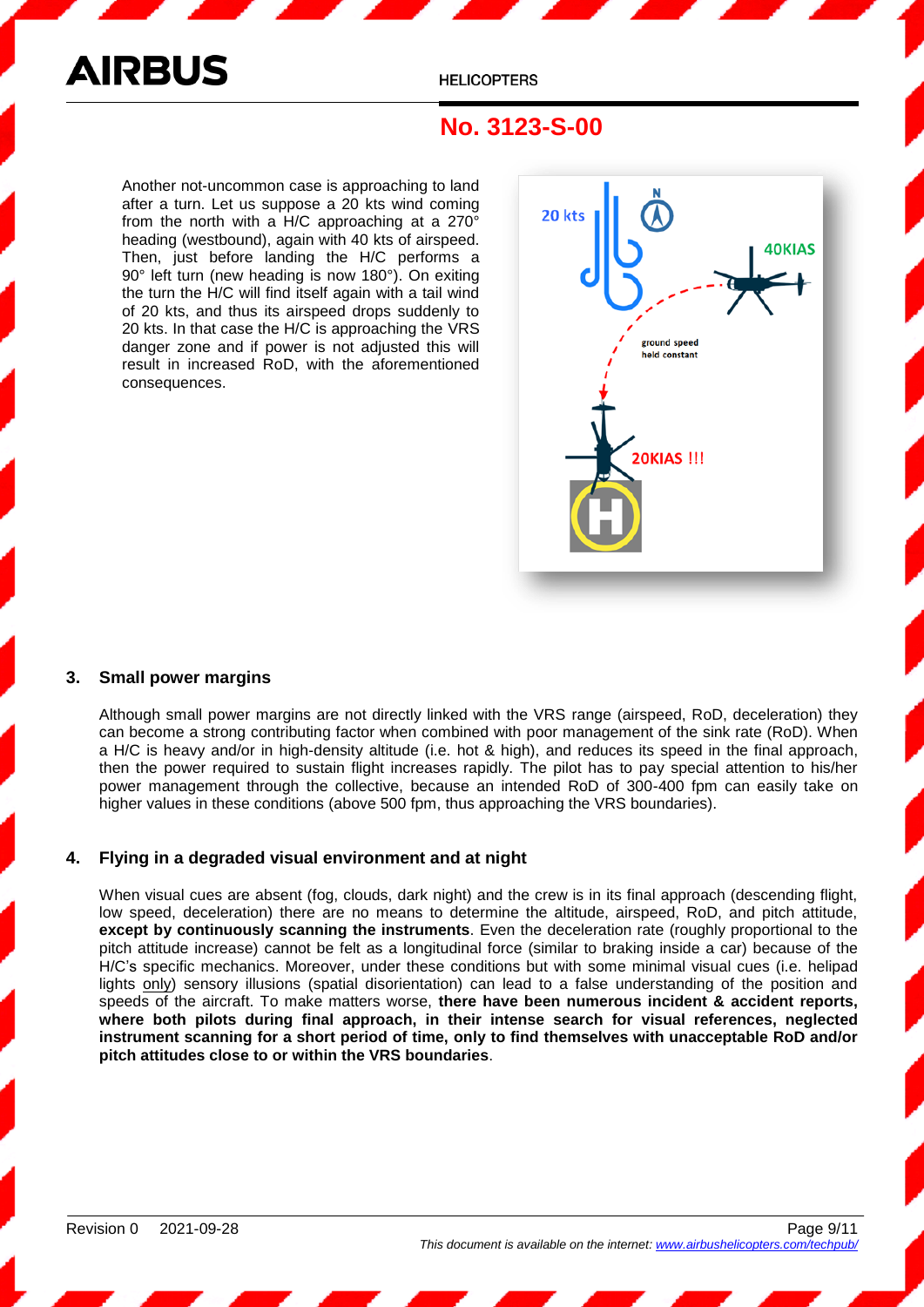**HELICOPTERS** 

## **No. 3123-S-00**

#### **5. Rapid deceleration**

As mentioned previously, the deceleration rate during final approach, roughly proportional to the increase of pitch attitude (3° more for every 1 kt/sec), changes the *effective* RoD of the rotor disc. As the rotor tilts backwards (along with the fuselage) more of the horizontal speed of the H/C goes *through* the rotor, similar to the RoD. This why the *effective* RoD (=not the RoD of the H/C, but the RoD *seen* by the rotor disc) is higher. Sometimes pilots, from fear of overshooting the platform or helipad, decelerate hard in the last seconds before landing, combined with an already established RoD. In this case, the H/C comes closer to the VRS boundaries. Thus, hard decelerations are to be avoided, especially during descent. It should be noted that rapid decelerations (quick stops) might be inadvertently combined with other aggravating factors, such as tail wind (see §2). The combination of two aggravating factors can lead the H/C closer to VRS conditions.

#### **6. Confined environment**

Small H/C often operate and land inside city blocks and other confined environments. In this case, pilots usually choose steep approach slopes, which can bring them close to the VRS boundaries. Moreover, wind through big city buildings, and recirculation of the downwash of the H/C itself can make the conditions even more complicated. The RoD must then be carefully monitored and held at less than 500 fpm.

#### **7. Incorrect or insufficient use of AFCS**

The knowledge and the correct use of AFCS, when the aircraft is equipped with one, can assist the crew in maintaining the aircraft in the nominal flight envelope, and thus reduce the probabilities of approaching the VRS boundaries.

Particular attention should be given to 3-axis AFCS management that implies a manual management of the vertical axis.

Refer to: **SIN 3558-S-22** about the use of 4-axis digital AFCS

#### **8. Collapsing updrafts at low speed or hovering out of ground effect**

Updrafts can either have thermal or dynamic origins. Thermal winds are usually less constant than dynamic ones. Consequently, thermal winds have a stronger tendency to collapse suddenly, which can have a major negative effect on the helicopter in certain operations.

Typical situations where this phenomenon arises are, for example: approaches in the mountains, or near a cliff, or an elevated heliport on buildings or on ships. This phenomenon is generally less present on elevated helidecks where the wind can flow under the platform due to the construction.

The updraft will reduce the power required at low speed or in hover. If this updraft suddenly collapses, the helicopter will fall into a descent due to the missing power. The conditions for developing VRS might therefore be encountered.

Collapsing updrafts may also occur in deserts (particular atmospheric conditions due to excessive heat and winds).